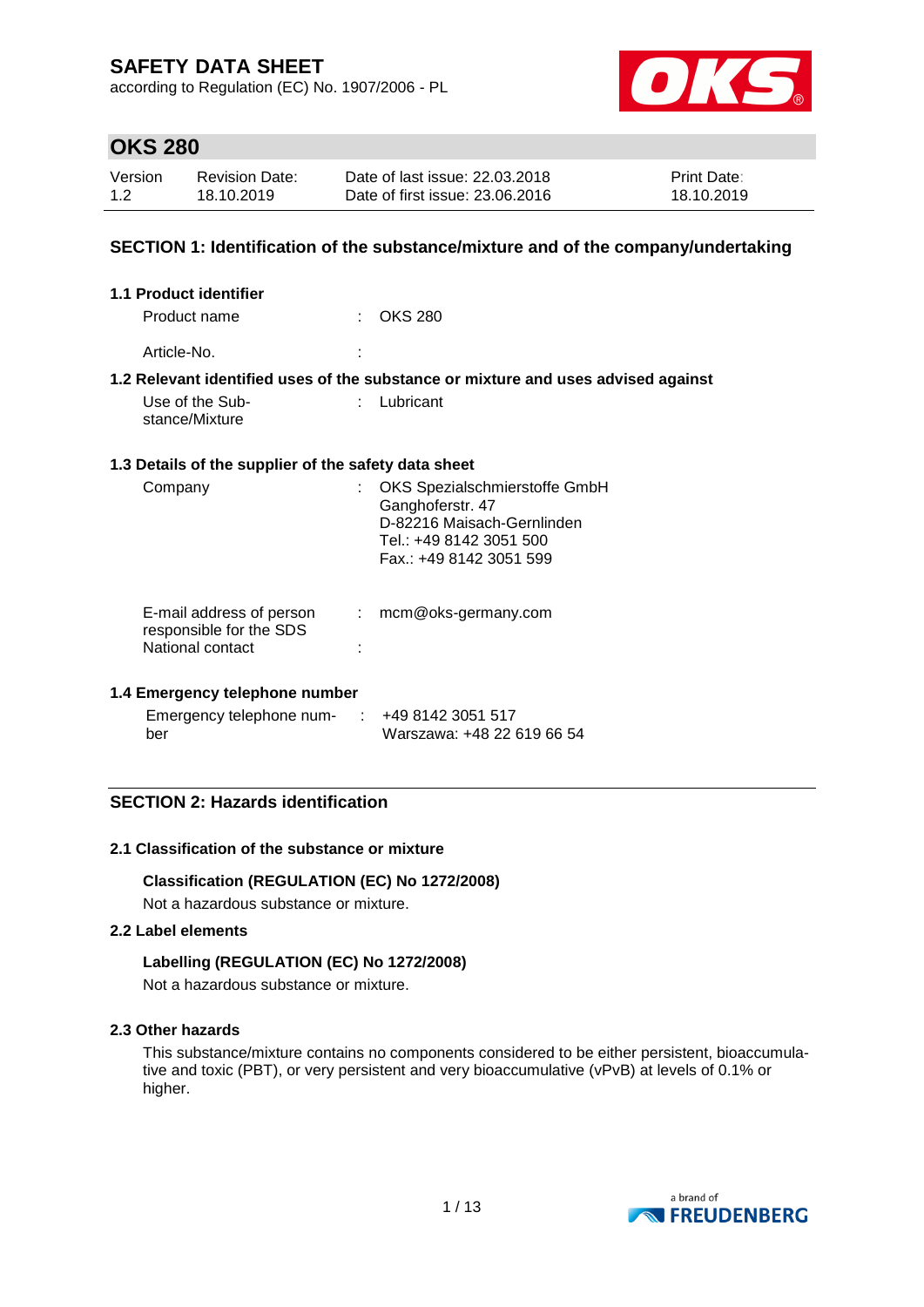according to Regulation (EC) No. 1907/2006 - PL



# **OKS 280**

| Version | <b>Revision Date:</b> | Date of last issue: 22.03.2018  | <b>Print Date:</b> |
|---------|-----------------------|---------------------------------|--------------------|
| 1.2     | 18.10.2019            | Date of first issue: 23,06,2016 | 18.10.2019         |

### **SECTION 3: Composition/information on ingredients**

#### **3.2 Mixtures**

| Chemical nature   | Mineral oil.<br>solid lubricant<br>lithium soap |
|-------------------|-------------------------------------------------|
| <b>Components</b> |                                                 |
| Remarks           | No hazardous ingredients                        |

### **SECTION 4: First aid measures**

# **4.1 Description of first aid measures** If inhaled : Remove person to fresh air. If signs/symptoms continue, get medical attention. Keep patient warm and at rest. If breathing is irregular or stopped, administer artificial respiration. In case of skin contact : Remove contaminated clothing. If irritation develops, get medical attention. Wash off with soap and water. In case of eye contact : Rinse immediately with plenty of water, also under the eyelids, for at least 10 minutes. If eye irritation persists, consult a specialist. If swallowed : Move the victim to fresh air. Do not induce vomiting without medical advice.

### **4.2 Most important symptoms and effects, both acute and delayed**

| Symptoms | No information available. |
|----------|---------------------------|
|----------|---------------------------|

Risks : None known.

## **4.3 Indication of any immediate medical attention and special treatment needed**

Treatment : No information available.

### **SECTION 5: Firefighting measures**

#### **5.1 Extinguishing media**

Suitable extinguishing media : Use water spray, alcohol-resistant foam, dry chemical or carbon dioxide.

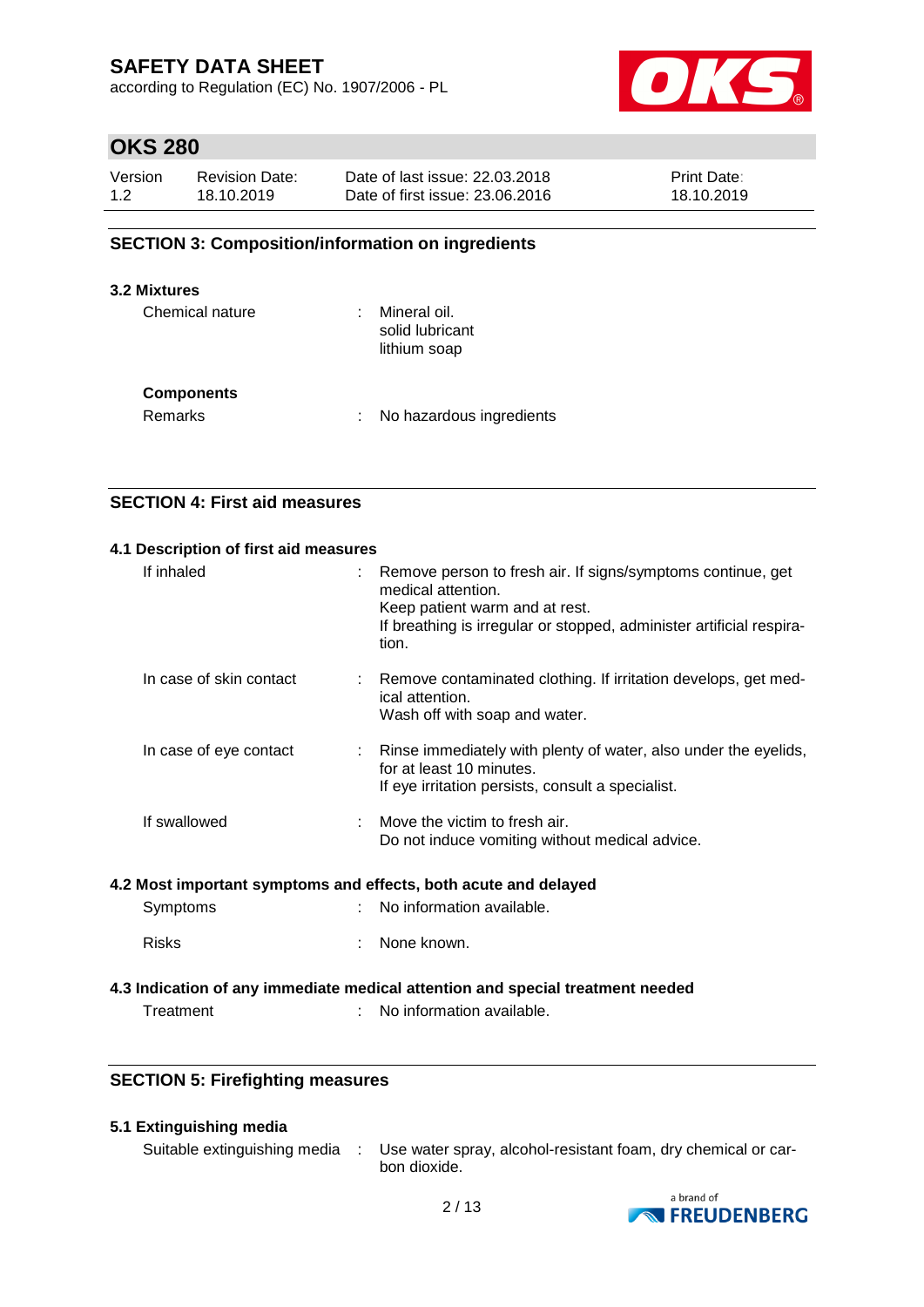according to Regulation (EC) No. 1907/2006 - PL



# **OKS 280**

| Version<br>1.2 <sub>2</sub> |          | <b>Revision Date:</b><br>18.10.2019                |                            | Date of last issue: 22.03.2018<br>Date of first issue: 23.06.2016                                                                                                       | <b>Print Date:</b><br>18.10.2019 |
|-----------------------------|----------|----------------------------------------------------|----------------------------|-------------------------------------------------------------------------------------------------------------------------------------------------------------------------|----------------------------------|
|                             | media    | Unsuitable extinguishing                           | $\mathcal{L}^{\text{max}}$ | High volume water jet                                                                                                                                                   |                                  |
|                             |          |                                                    |                            | 5.2 Special hazards arising from the substance or mixture                                                                                                               |                                  |
|                             | fighting |                                                    |                            | Specific hazards during fire- : Fire may cause evolution of:<br>Carbon oxides<br>Metal oxides<br>Sulphur oxides                                                         |                                  |
|                             |          | 5.3 Advice for firefighters                        |                            |                                                                                                                                                                         |                                  |
|                             |          | Special protective equipment :<br>for firefighters |                            | In the event of fire, wear self-contained breathing apparatus.<br>Use personal protective equipment. Exposure to decomposi-<br>tion products may be a hazard to health. |                                  |
|                             |          | Further information                                |                            | Standard procedure for chemical fires.                                                                                                                                  |                                  |

## **SECTION 6: Accidental release measures**

|                      | 6.1 Personal precautions, protective equipment and emergency procedures                                                                                                                                                                                                       |
|----------------------|-------------------------------------------------------------------------------------------------------------------------------------------------------------------------------------------------------------------------------------------------------------------------------|
| Personal precautions | Evacuate personnel to safe areas.<br>Use the indicated respiratory protection if the occupational<br>exposure limit is exceeded and/or in case of product release<br>(dust).<br>Do not breathe vapours, aerosols.<br>Refer to protective measures listed in sections 7 and 8. |
|                      |                                                                                                                                                                                                                                                                               |

### **6.2 Environmental precautions**

| Environmental precautions | . Try to prevent the material from entering drains or water<br>courses.              |
|---------------------------|--------------------------------------------------------------------------------------|
|                           | Local authorities should be advised if significant spillages<br>cannot be contained. |

### **6.3 Methods and material for containment and cleaning up**

| Methods for cleaning up | Clean up promptly by sweeping or vacuum.          |
|-------------------------|---------------------------------------------------|
|                         | Keep in suitable, closed containers for disposal. |

### **6.4 Reference to other sections**

For personal protection see section 8.

## **SECTION 7: Handling and storage**

### **7.1 Precautions for safe handling**

Advice on safe handling : For personal protection see section 8.

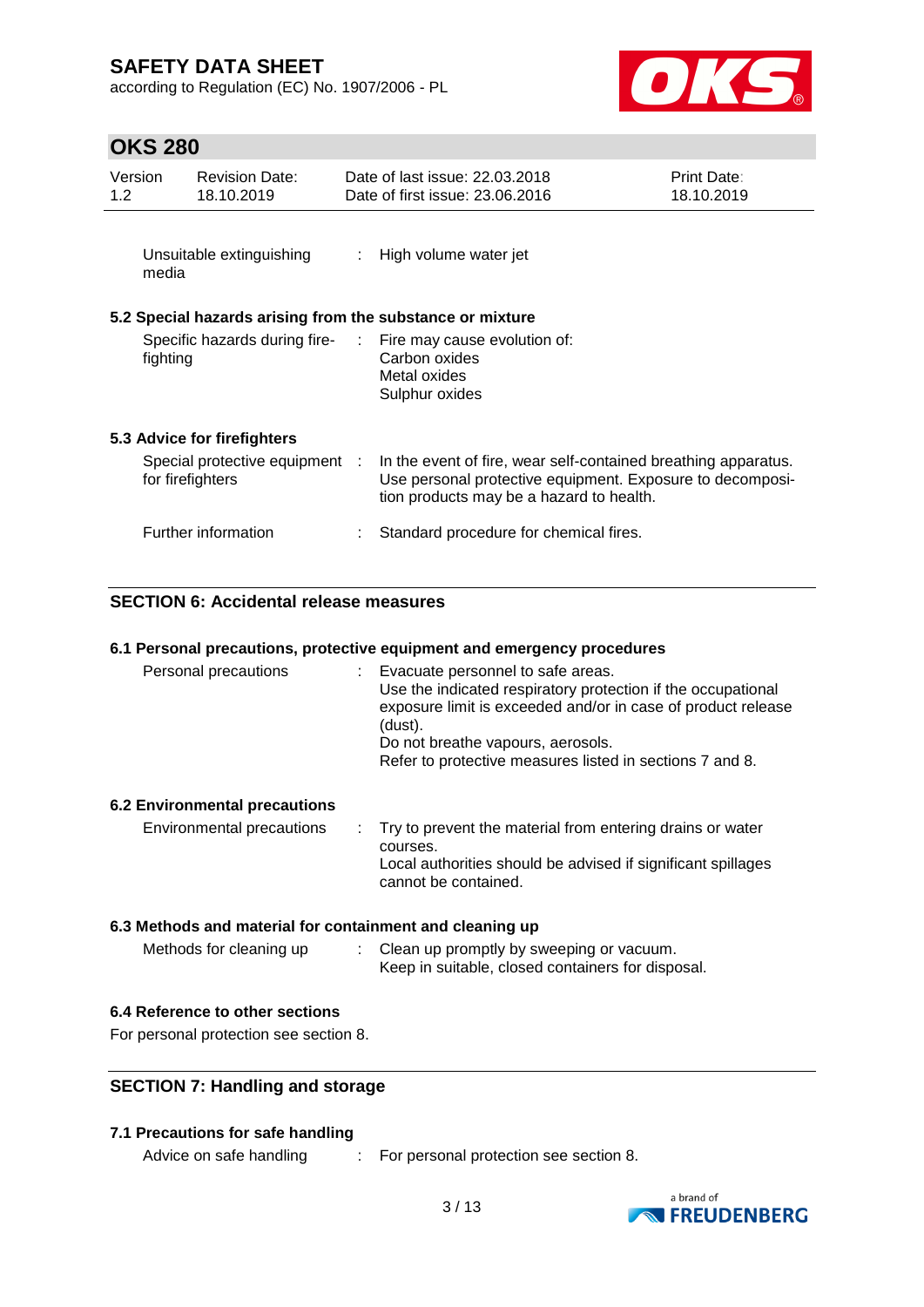according to Regulation (EC) No. 1907/2006 - PL



# **OKS 280**

| Version<br>1.2                                                                                                       | <b>Revision Date:</b><br>18.10.2019        |               | Date of last issue: 22.03.2018<br>Date of first issue: 23.06.2016                                                                                                                                                                                                                                                              | Print Date:<br>18.10.2019 |  |
|----------------------------------------------------------------------------------------------------------------------|--------------------------------------------|---------------|--------------------------------------------------------------------------------------------------------------------------------------------------------------------------------------------------------------------------------------------------------------------------------------------------------------------------------|---------------------------|--|
|                                                                                                                      |                                            |               | Smoking, eating and drinking should be prohibited in the ap-<br>plication area.<br>Wash hands and face before breaks and immediately after<br>handling the product.                                                                                                                                                            |                           |  |
| Hygiene measures                                                                                                     |                                            |               | : Wash face, hands and any exposed skin thoroughly after<br>handling.                                                                                                                                                                                                                                                          |                           |  |
| 7.2 Conditions for safe storage, including any incompatibilities<br>Requirements for storage<br>areas and containers |                                            | $\mathcal{L}$ | Store in original container. Keep container closed when not in<br>use. Keep in a dry, cool and well-ventilated place. Containers<br>which are opened must be carefully resealed and kept upright<br>to prevent leakage. Store in accordance with the particular<br>national regulations. Keep in properly labelled containers. |                           |  |
|                                                                                                                      | 7.3 Specific end use(s)<br>Specific use(s) |               | Specific instructions for handling, not required.                                                                                                                                                                                                                                                                              |                           |  |

## **SECTION 8: Exposure controls/personal protection**

### **8.1 Control parameters**

Contains no substances with occupational exposure limit values.

#### **Derived No Effect Level (DNEL) according to Regulation (EC) No. 1907/2006:**

| Substance name                                                                           | End Use | Exposure routes | Potential health ef-         | Value          |
|------------------------------------------------------------------------------------------|---------|-----------------|------------------------------|----------------|
|                                                                                          |         |                 | fects                        |                |
| Distillates (petrole-<br>um), hydrotreated<br>heavy paraffinic;<br>Baseoil - unspecified | Workers | Inhalation      | Long-term local ef-<br>fects | $5,6$ mg/m $3$ |

### **Predicted No Effect Concentration (PNEC) according to Regulation (EC) No. 1907/2006:**

| Substance name                    | <b>Environmental Compartment</b> | Value      |
|-----------------------------------|----------------------------------|------------|
| Distillates (petroleum), solvent- | Oral                             | 9,33 mg/kg |
| dewaxed heavy paraffinic;         |                                  |            |
| Baseoil - unspecified             |                                  |            |
| Distillates (petroleum), hy-      | Oral                             | 9,33 mg/kg |
| drotreated heavy paraffinic;      |                                  |            |
| Baseoil - unspecified             |                                  |            |

#### **8.2 Exposure controls**

### **Engineering measures**

none

#### **Personal protective equipment**

Eye protection  $\qquad \qquad : \qquad$  Tightly fitting safety goggles

Hand protection

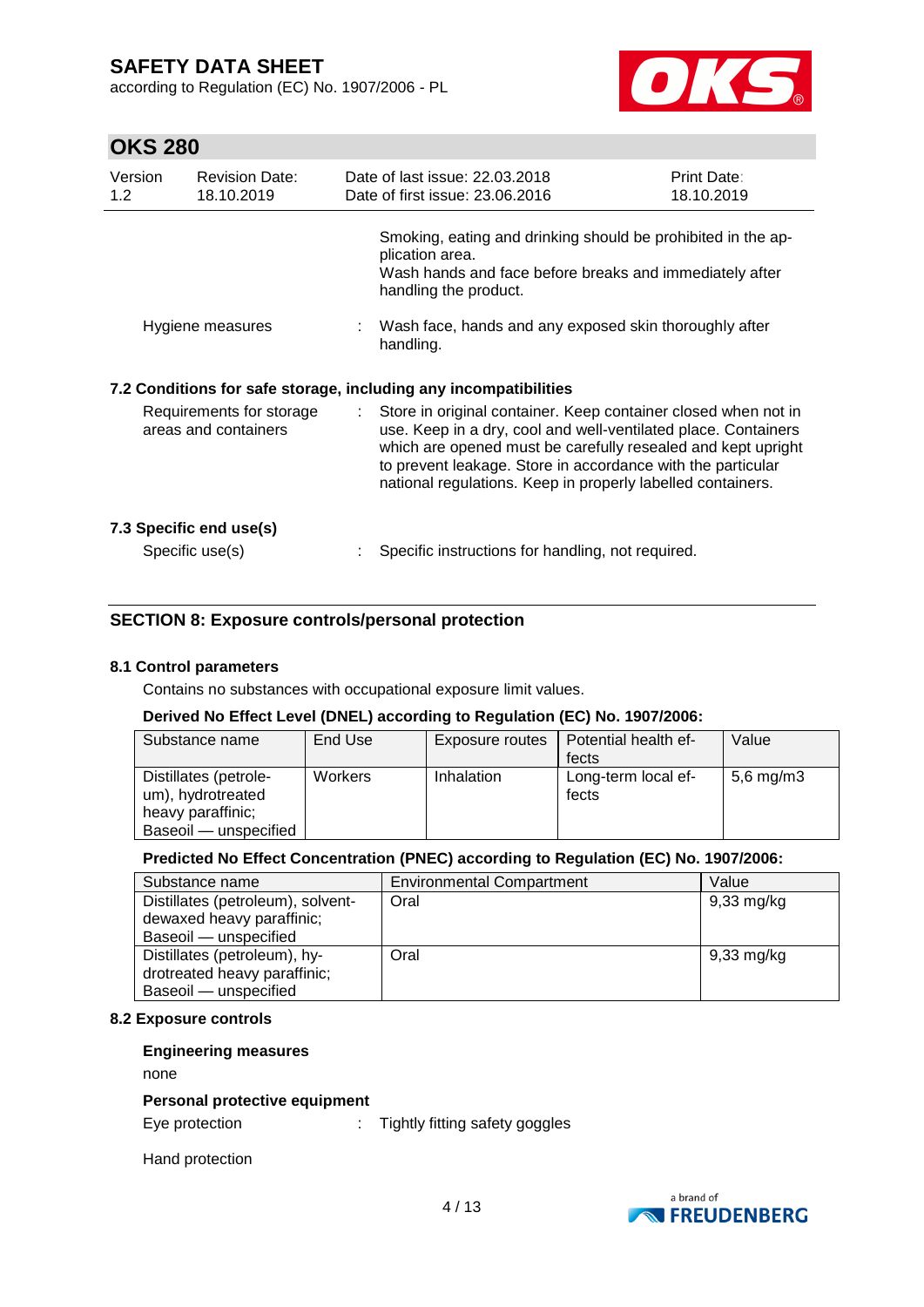according to Regulation (EC) No. 1907/2006 - PL



# **OKS 280**

| Version<br>1.2 <sub>2</sub>  | <b>Revision Date:</b><br>18.10.2019 |                                                                                                                                                                                                                                                                                                                                                                         | Date of last issue: 22.03.2018<br>Date of first issue: 23.06.2016                                                                                                                                                                                                                                             | <b>Print Date:</b><br>18.10.2019 |
|------------------------------|-------------------------------------|-------------------------------------------------------------------------------------------------------------------------------------------------------------------------------------------------------------------------------------------------------------------------------------------------------------------------------------------------------------------------|---------------------------------------------------------------------------------------------------------------------------------------------------------------------------------------------------------------------------------------------------------------------------------------------------------------|----------------------------------|
|                              | Material<br>Protective index        |                                                                                                                                                                                                                                                                                                                                                                         | : Nitrile rubber<br>Class 1                                                                                                                                                                                                                                                                                   |                                  |
| Remarks                      |                                     | For prolonged or repeated contact use protective gloves. The<br>selected protective gloves have to satisfy the specifications of<br>Regulation (EU) 2016/425 and the standard EN 374 derived<br>from it. The break through time depends amongst other<br>things on the material, the thickness and the type of glove<br>and therefore has to be measured for each case. |                                                                                                                                                                                                                                                                                                               |                                  |
| Respiratory protection       |                                     |                                                                                                                                                                                                                                                                                                                                                                         | Not required; except in case of aerosol formation.                                                                                                                                                                                                                                                            |                                  |
| Filter type P<br>Filter type |                                     |                                                                                                                                                                                                                                                                                                                                                                         |                                                                                                                                                                                                                                                                                                               |                                  |
|                              | Protective measures                 |                                                                                                                                                                                                                                                                                                                                                                         | The type of protective equipment must be selected according<br>to the concentration and amount of the dangerous substance<br>at the specific workplace.<br>Choose body protection in relation to its type, to the concen-<br>tration and amount of dangerous substances, and to the spe-<br>cific work-place. |                                  |

## **SECTION 9: Physical and chemical properties**

### **9.1 Information on basic physical and chemical properties**

| Appearance                                            |    | paste                     |
|-------------------------------------------------------|----|---------------------------|
| Colour                                                | t  | white                     |
| Odour                                                 |    | hydrocarbon-like          |
| Odour Threshold                                       | t. | No data available         |
|                                                       |    |                           |
| рH                                                    |    | Not applicable            |
| Melting point/range                                   | ÷. | No data available         |
| Boiling point/boiling range                           |    | No data available         |
| Flash point                                           |    | Not applicable            |
| Evaporation rate                                      | ÷. | No data available         |
| Flammability (solid, gas)                             | ÷  | <b>Combustible Solids</b> |
| Upper explosion limit / Upper :<br>flammability limit |    | No data available         |
| Lower explosion limit / Lower : No data available     |    |                           |

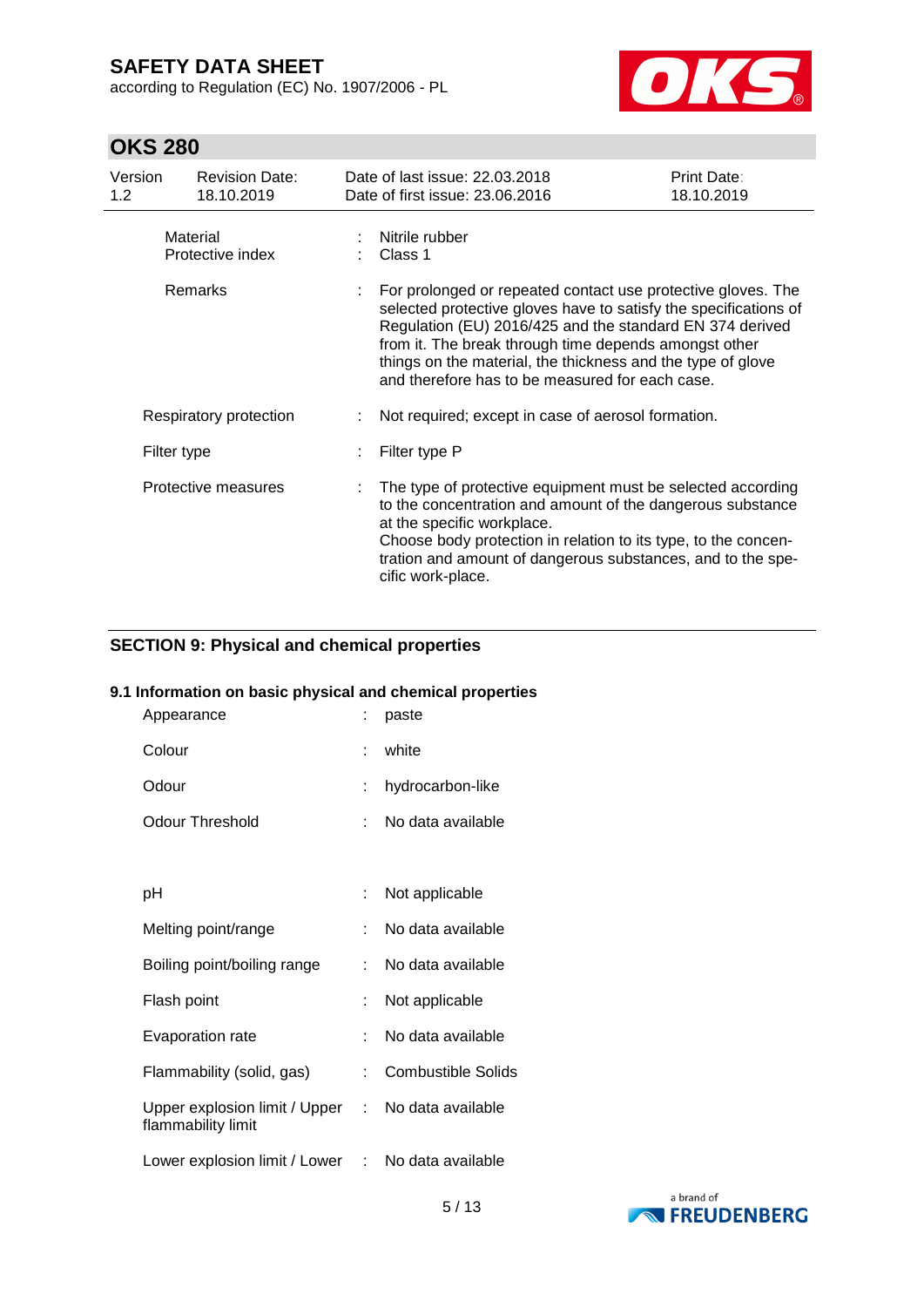according to Regulation (EC) No. 1907/2006 - PL



## **OKS 280**

| Version<br>1.2 | <b>Revision Date:</b><br>18.10.2019        |    | Date of last issue: 22.03.2018<br>Date of first issue: 23.06.2016 | Print Date:<br>18.10.2019 |
|----------------|--------------------------------------------|----|-------------------------------------------------------------------|---------------------------|
|                | flammability limit                         |    |                                                                   |                           |
|                | Vapour pressure                            | ÷. | < 0,001 hPa (20 $^{\circ}$ C)                                     |                           |
|                | Relative vapour density                    | ÷  | No data available                                                 |                           |
|                | Density                                    | t  | 1,70 g/cm3<br>(20 °C)                                             |                           |
|                | <b>Bulk density</b>                        |    | No data available                                                 |                           |
|                | Solubility(ies)<br>Water solubility        | ÷  | insoluble                                                         |                           |
|                | Solubility in other solvents               | ÷  | No data available                                                 |                           |
|                | Partition coefficient: n-<br>octanol/water |    | No data available                                                 |                           |
|                | Auto-ignition temperature                  | ÷  | No data available                                                 |                           |
|                | Decomposition temperature                  | ÷. | No data available                                                 |                           |
|                | Viscosity<br>Viscosity, dynamic            | ÷  | No data available                                                 |                           |
|                | Viscosity, kinematic                       | ÷  | Not applicable                                                    |                           |
|                | <b>Explosive properties</b>                | ÷  | Not explosive                                                     |                           |
|                | Oxidizing properties                       | ÷  | No data available                                                 |                           |
|                | 9.2 Other information<br>Sublimation point |    | No data available                                                 |                           |
|                | Metal corrosion rate                       |    | Not corrosive to metals                                           |                           |
|                | Self-ignition                              |    | not auto-flammable                                                |                           |

## **SECTION 10: Stability and reactivity**

### **10.1 Reactivity**

No hazards to be specially mentioned.

## **10.2 Chemical stability**

Stable under normal conditions.

## **10.3 Possibility of hazardous reactions**

Hazardous reactions : No dangerous reaction known under conditions of normal use.

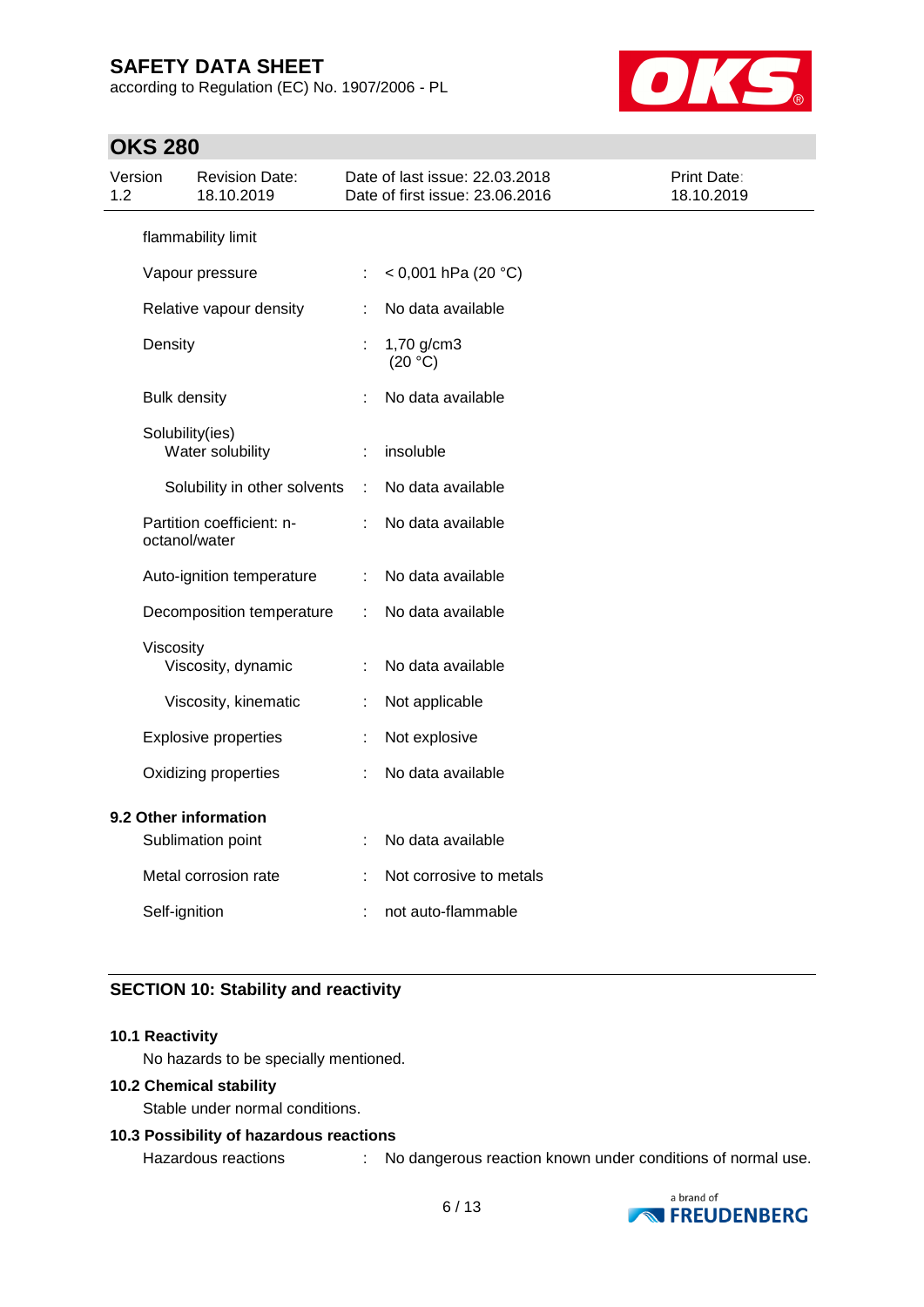according to Regulation (EC) No. 1907/2006 - PL



# **OKS 280**

| Version | <b>Revision Date:</b> | Date of last issue: 22.03.2018  | <b>Print Date:</b> |
|---------|-----------------------|---------------------------------|--------------------|
| 1.2     | 18.10.2019            | Date of first issue: 23,06,2016 | 18.10.2019         |
|         |                       |                                 |                    |

| <b>10.4 Conditions to avoid</b><br>Conditions to avoid | No conditions to be specially mentioned. |
|--------------------------------------------------------|------------------------------------------|
| 10.5 Incompatible materials<br>Materials to avoid      | No materials to be especially mentioned. |

## **10.6 Hazardous decomposition products**

No decomposition if stored and applied as directed.

## **SECTION 11: Toxicological information**

## **11.1 Information on toxicological effects**

## **Acute toxicity**

# **Product:**

|    | : Remarks: This information is not available.                                 |
|----|-------------------------------------------------------------------------------|
| t. | Remarks: This information is not available.                                   |
| t. | Remarks: This information is not available.                                   |
|    |                                                                               |
|    |                                                                               |
|    | This information is not available.                                            |
|    |                                                                               |
|    |                                                                               |
| t. | This information is not available.                                            |
|    |                                                                               |
|    |                                                                               |
|    | This information is not available.                                            |
|    |                                                                               |
|    |                                                                               |
| t. | Remarks: No data available                                                    |
| ÷. | Remarks: No data available                                                    |
|    | Serious eye damage/eye irritation<br><b>Respiratory or skin sensitisation</b> |

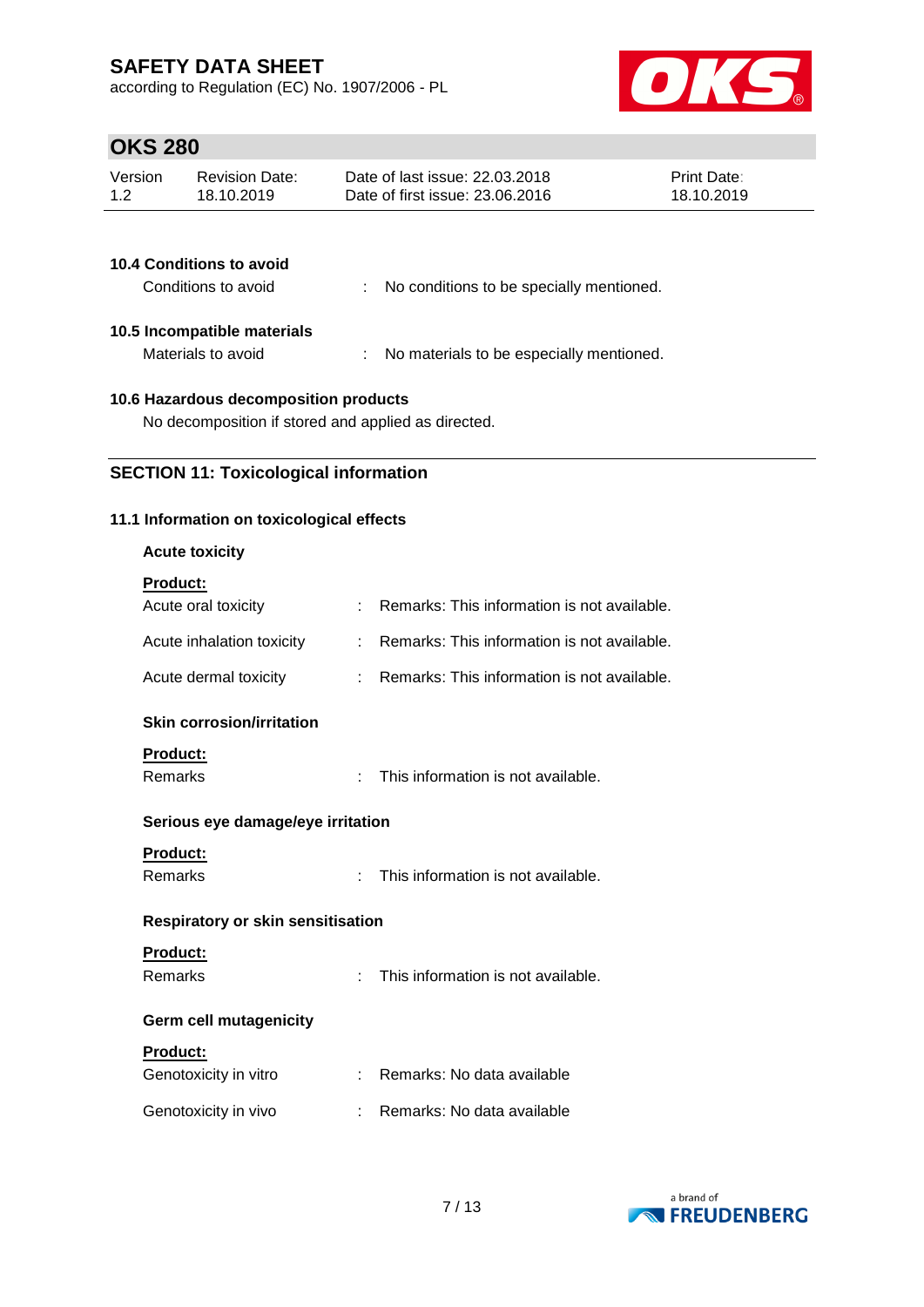according to Regulation (EC) No. 1907/2006 - PL



# **OKS 280**

| Version<br>1.2 |                 | <b>Revision Date:</b><br>18.10.2019 | Date of last issue: 22.03.2018<br><b>Print Date:</b><br>Date of first issue: 23.06.2016<br>18.10.2019 |                                                                                                 |  |
|----------------|-----------------|-------------------------------------|-------------------------------------------------------------------------------------------------------|-------------------------------------------------------------------------------------------------|--|
|                |                 | Carcinogenicity                     |                                                                                                       |                                                                                                 |  |
|                | Product:        |                                     |                                                                                                       |                                                                                                 |  |
|                | Remarks         |                                     | ÷                                                                                                     | No data available                                                                               |  |
|                |                 | <b>Reproductive toxicity</b>        |                                                                                                       |                                                                                                 |  |
|                | <b>Product:</b> |                                     |                                                                                                       |                                                                                                 |  |
|                |                 | Effects on fertility                | ÷                                                                                                     | Remarks: No data available                                                                      |  |
|                | ment            | Effects on foetal develop-          | $\mathcal{L}^{\text{max}}$                                                                            | Remarks: No data available                                                                      |  |
|                |                 | <b>Repeated dose toxicity</b>       |                                                                                                       |                                                                                                 |  |
|                | Product:        |                                     |                                                                                                       |                                                                                                 |  |
|                | <b>Remarks</b>  |                                     | ×                                                                                                     | This information is not available.                                                              |  |
|                |                 | <b>Aspiration toxicity</b>          |                                                                                                       |                                                                                                 |  |
|                | <b>Product:</b> |                                     |                                                                                                       |                                                                                                 |  |
|                |                 | This information is not available.  |                                                                                                       |                                                                                                 |  |
|                |                 | <b>Further information</b>          |                                                                                                       |                                                                                                 |  |
|                | Product:        |                                     |                                                                                                       |                                                                                                 |  |
|                | <b>Remarks</b>  |                                     | ÷                                                                                                     | Information given is based on data on the components and<br>the toxicology of similar products. |  |

## **SECTION 12: Ecological information**

## **12.1 Toxicity**

| <b>Product:</b>                                                                     |   |                            |
|-------------------------------------------------------------------------------------|---|----------------------------|
| Toxicity to fish                                                                    | ÷ | Remarks: No data available |
| Toxicity to daphnia and other : Remarks: No data available<br>aquatic invertebrates |   |                            |
| Toxicity to algae/aquatic<br>plants                                                 | ÷ | Remarks: No data available |
| Toxicity to microorganisms                                                          | ÷ | Remarks: No data available |

# **12.2 Persistence and degradability**

#### **Product:**

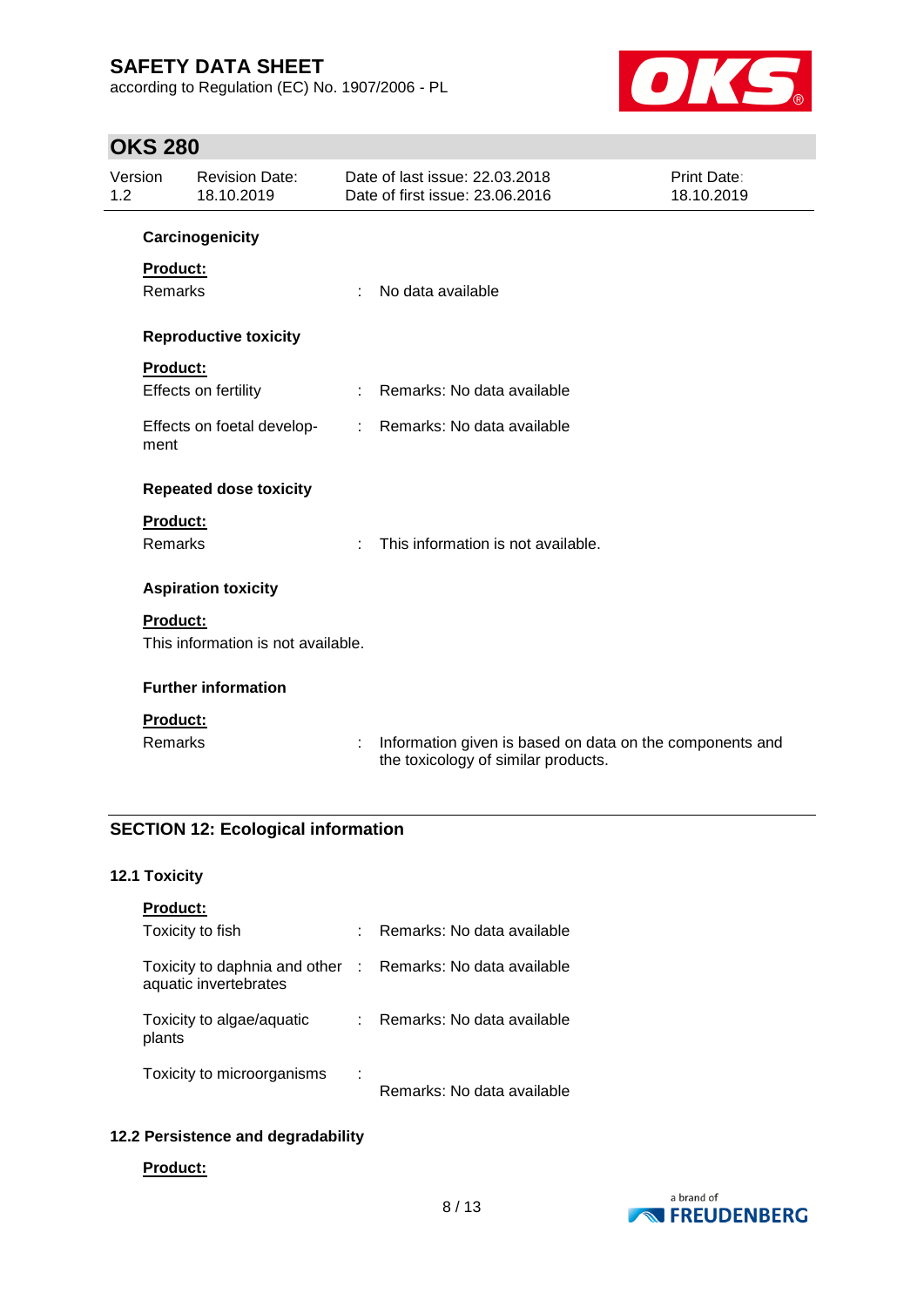according to Regulation (EC) No. 1907/2006 - PL



# **OKS 280**

| Version<br>1.2 |                 | <b>Revision Date:</b><br>18.10.2019                | Date of last issue: 22.03.2018<br>Date of first issue: 23.06.2016                                                                                                                                                       | Print Date:<br>18.10.2019 |
|----------------|-----------------|----------------------------------------------------|-------------------------------------------------------------------------------------------------------------------------------------------------------------------------------------------------------------------------|---------------------------|
|                |                 | Biodegradability                                   | Remarks: No data available                                                                                                                                                                                              |                           |
|                | ity             |                                                    | Physico-chemical removabil- : Remarks: No data available                                                                                                                                                                |                           |
|                |                 | 12.3 Bioaccumulative potential                     |                                                                                                                                                                                                                         |                           |
|                | Product:        |                                                    |                                                                                                                                                                                                                         |                           |
|                |                 | <b>Bioaccumulation</b>                             | Remarks: This mixture contains no substance considered to<br>be persistent, bioaccumulating and toxic (PBT).<br>This mixture contains no substance considered to be very<br>persistent and very bioaccumulating (vPvB). |                           |
|                |                 | 12.4 Mobility in soil                              |                                                                                                                                                                                                                         |                           |
|                | Product:        |                                                    |                                                                                                                                                                                                                         |                           |
|                | Mobility        |                                                    | Remarks: No data available                                                                                                                                                                                              |                           |
|                |                 | Distribution among environ-<br>mental compartments | Remarks: No data available                                                                                                                                                                                              |                           |
|                |                 | 12.5 Results of PBT and vPvB assessment            |                                                                                                                                                                                                                         |                           |
|                | Product:        |                                                    |                                                                                                                                                                                                                         |                           |
|                | Assessment      |                                                    | This substance/mixture contains no components considered<br>to be either persistent, bioaccumulative and toxic (PBT), or<br>very persistent and very bioaccumulative (vPvB) at levels of<br>0.1% or higher              |                           |
|                |                 | 12.6 Other adverse effects                         |                                                                                                                                                                                                                         |                           |
|                | <b>Product:</b> |                                                    |                                                                                                                                                                                                                         |                           |
|                | mation          | Additional ecological infor-                       | No information on ecology is available.                                                                                                                                                                                 |                           |
|                |                 |                                                    |                                                                                                                                                                                                                         |                           |
|                |                 | <b>SECTION 13: Disposal considerations</b>         |                                                                                                                                                                                                                         |                           |
|                |                 | 13.1 Waste treatment methods                       |                                                                                                                                                                                                                         |                           |
|                | Product         |                                                    | The product should not be allowed to enter drains, water<br>courses or the soil.                                                                                                                                        |                           |
|                |                 |                                                    | Waste codes should be assigned by the user based on the<br>application for which the product was used.                                                                                                                  |                           |

Contaminated packaging : Packaging that is not properly emptied must be disposed of as the unused product. Dispose of waste product or used containers according to local regulations.

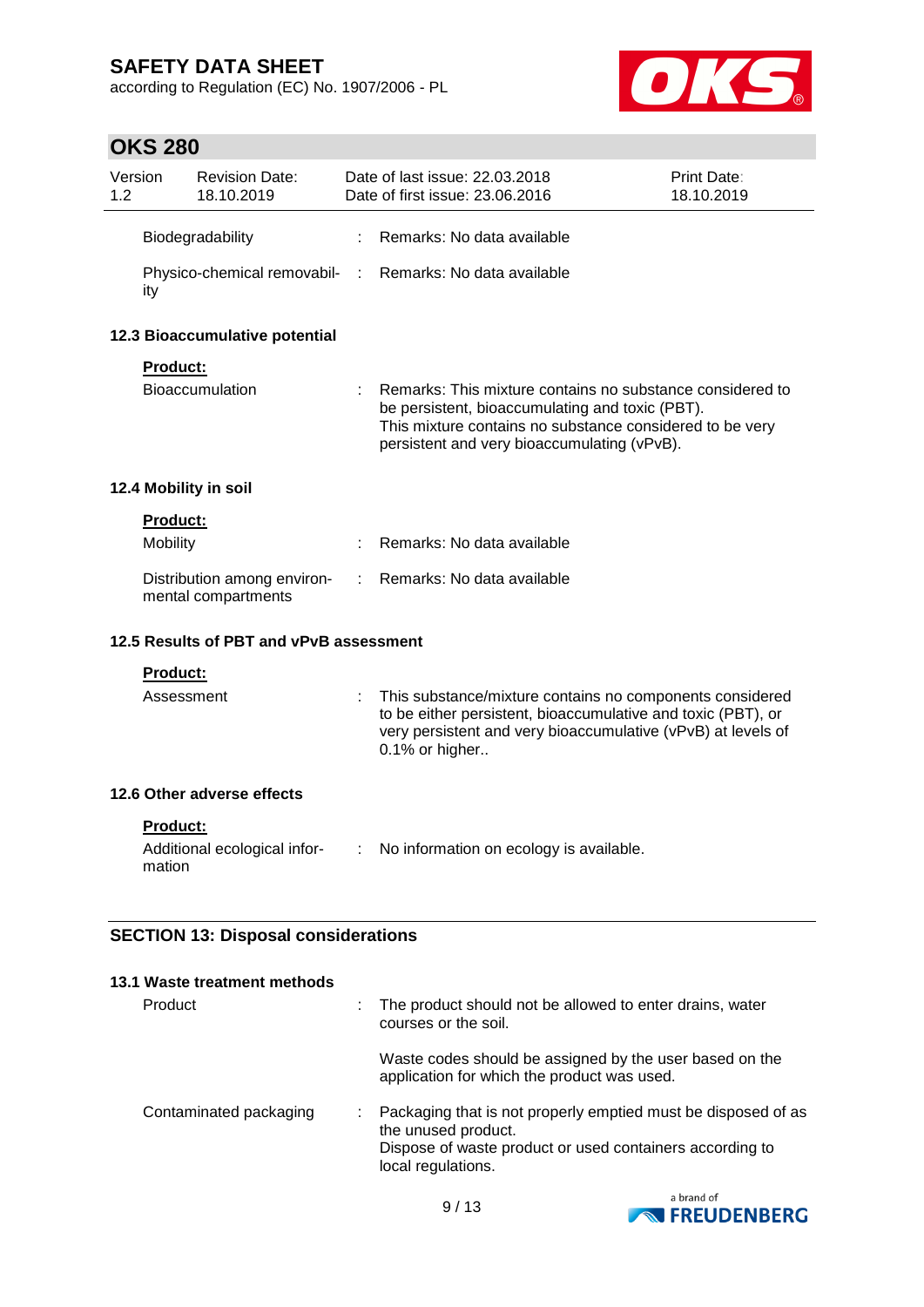according to Regulation (EC) No. 1907/2006 - PL



# **OKS 280**

| Version | <b>Revision Date:</b> | Date of last issue: 22.03.2018  | <b>Print Date:</b> |
|---------|-----------------------|---------------------------------|--------------------|
| 1.2     | 18.10.2019            | Date of first issue: 23,06,2016 | 18.10.2019         |

The following Waste Codes are only suggestions:

## **SECTION 14: Transport information**

| 14.1 UN number                                                          |   |                                         |  |  |  |
|-------------------------------------------------------------------------|---|-----------------------------------------|--|--|--|
| <b>ADR</b>                                                              |   | Not regulated as a dangerous good       |  |  |  |
| <b>IMDG</b>                                                             |   | Not regulated as a dangerous good       |  |  |  |
| <b>IATA</b>                                                             |   | Not regulated as a dangerous good       |  |  |  |
| 14.2 UN proper shipping name                                            |   |                                         |  |  |  |
| <b>ADR</b>                                                              |   | Not regulated as a dangerous good       |  |  |  |
| <b>IMDG</b>                                                             |   | Not regulated as a dangerous good       |  |  |  |
| <b>IATA</b>                                                             |   | Not regulated as a dangerous good       |  |  |  |
| 14.3 Transport hazard class(es)                                         |   |                                         |  |  |  |
| <b>ADR</b>                                                              | ÷ | Not regulated as a dangerous good       |  |  |  |
| <b>IMDG</b>                                                             |   | Not regulated as a dangerous good       |  |  |  |
| <b>IATA</b>                                                             |   | Not regulated as a dangerous good       |  |  |  |
| 14.4 Packing group                                                      |   |                                         |  |  |  |
| <b>ADR</b>                                                              |   | Not regulated as a dangerous good       |  |  |  |
| <b>IMDG</b>                                                             |   | Not regulated as a dangerous good       |  |  |  |
| <b>IATA (Cargo)</b>                                                     |   | Not regulated as a dangerous good       |  |  |  |
| <b>IATA (Passenger)</b>                                                 |   | Not regulated as a dangerous good       |  |  |  |
| <b>14.5 Environmental hazards</b>                                       |   |                                         |  |  |  |
| <b>ADR</b>                                                              |   | Not regulated as a dangerous good       |  |  |  |
| <b>IMDG</b>                                                             |   | Not regulated as a dangerous good       |  |  |  |
| <b>IATA (Passenger)</b>                                                 |   | Not regulated as a dangerous good       |  |  |  |
| <b>IATA (Cargo)</b>                                                     |   | Not regulated as a dangerous good       |  |  |  |
| 14.6 Special precautions for user<br>Not applicable                     |   |                                         |  |  |  |
| 14.7 Transport in bulk according to Annex II of Marpol and the IBC Code |   |                                         |  |  |  |
| Remarks                                                                 |   | Not applicable for product as supplied. |  |  |  |

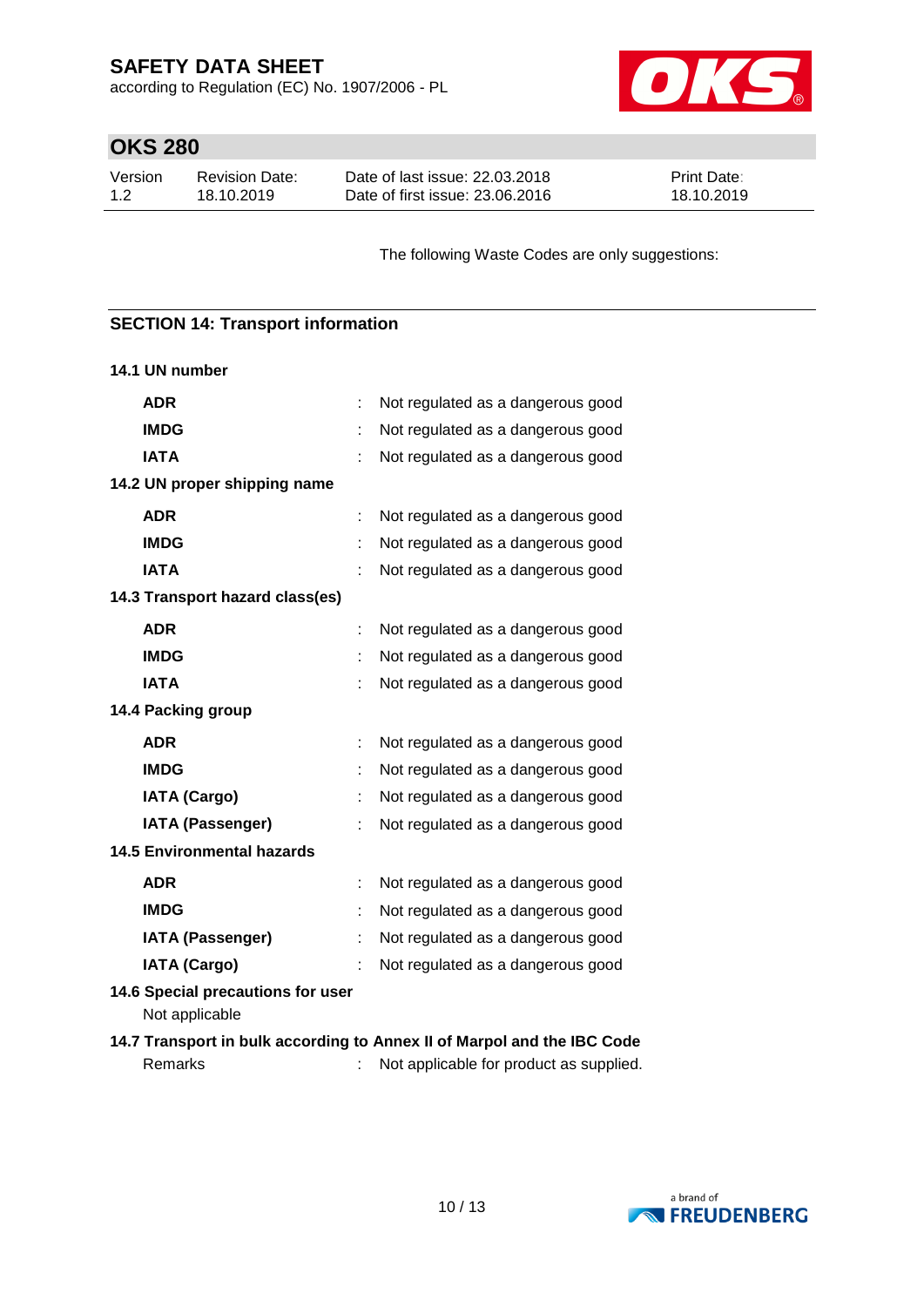according to Regulation (EC) No. 1907/2006 - PL



## **OKS 280**

| Version | Revision Date: | Date of last issue: 22,03,2018  | <b>Print Date:</b> |
|---------|----------------|---------------------------------|--------------------|
| 1.2     | 18.10.2019     | Date of first issue: 23,06,2016 | 18.10.2019         |

## **SECTION 15: Regulatory information**

#### **15.1 Safety, health and environmental regulations/legislation specific for the substance or mixture**

| REACH - Candidate List of Substances of Very High<br>Concern for Authorisation (Article 59).                                                         |    | : This product does not contain sub-<br>stances of very high concern (Regu-<br>lation (EC) No 1907/2006 (REACH),<br>Article 57). |
|------------------------------------------------------------------------------------------------------------------------------------------------------|----|----------------------------------------------------------------------------------------------------------------------------------|
| REACH - List of substances subject to authorisation<br>(Annex XIV)                                                                                   |    | Not applicable                                                                                                                   |
| Regulation (EC) No 1005/2009 on substances that de-<br>plete the ozone layer                                                                         | ÷. | Not applicable                                                                                                                   |
| Regulation (EC) No 850/2004 on persistent organic pol-<br>lutants                                                                                    | ÷  | Not applicable                                                                                                                   |
| Regulation (EC) No 649/2012 of the European Parlia-<br>ment and the Council concerning the export and import<br>of dangerous chemicals               | ÷. | Not applicable                                                                                                                   |
| REACH - Restrictions on the manufacture, placing on<br>the market and use of certain dangerous substances,<br>preparations and articles (Annex XVII) | ÷. | Not applicable                                                                                                                   |

Seveso III: Directive 2012/18/EU of the European Parliament and of the Council on the control of major-accident hazards involving dangerous substances. Not applicable

| Volatile organic compounds | : Directive 2010/75/EU of 24 November 2010 on industrial |
|----------------------------|----------------------------------------------------------|
|                            | emissions (integrated pollution prevention and control)  |
|                            | Not applicable                                           |

### **Other regulations:**

Act of 25 February 2011 on the Chemical Substances and Their Mixtures (consolidated text Dz. U. 2015, item 1203).

Regulation (EC) No 1272/2008 of the European Parliament and of the Council of 16 December 2008 on classification, labelling and packaging of substances and mixtures, amending and repealing Directives 67/548/EEC and 1999/45/EC, and amending Regulation (EC) No 1907/2006 (Official Journal of the European Union L 353 from 31.12.2008) with further adaptation to technical progress (ATP 1-7).

Regulation (EC) No 1907/2006 of the European Parliament and of the Council of 18 December 2006 concerning the Registration, Evaluation, Authorisation and Restriction of Chemicals (REACH), establishing a European Chemicals Agency, amending Directive 1999/45/EC and repealing Council Regulation (EEC) No 793/93 and Commission Regulation (EC) No 1488/94 as well as Council Directive 76/769/EEC and Commission Directives 91/155/EEC, 93/67/EEC, 93/105/EC and 2000/21/EC (Official Journal of the European Union L 396 from 30.12.2006, as amended).

Commission Regulation (EU) 2015/830 of 28 May 2015 amending Regulation (EC) No 1907/2006 of the European Parliament and of the Council on the Registration, Evaluation, Authorisation and Restriction of Chemicals (REACH)

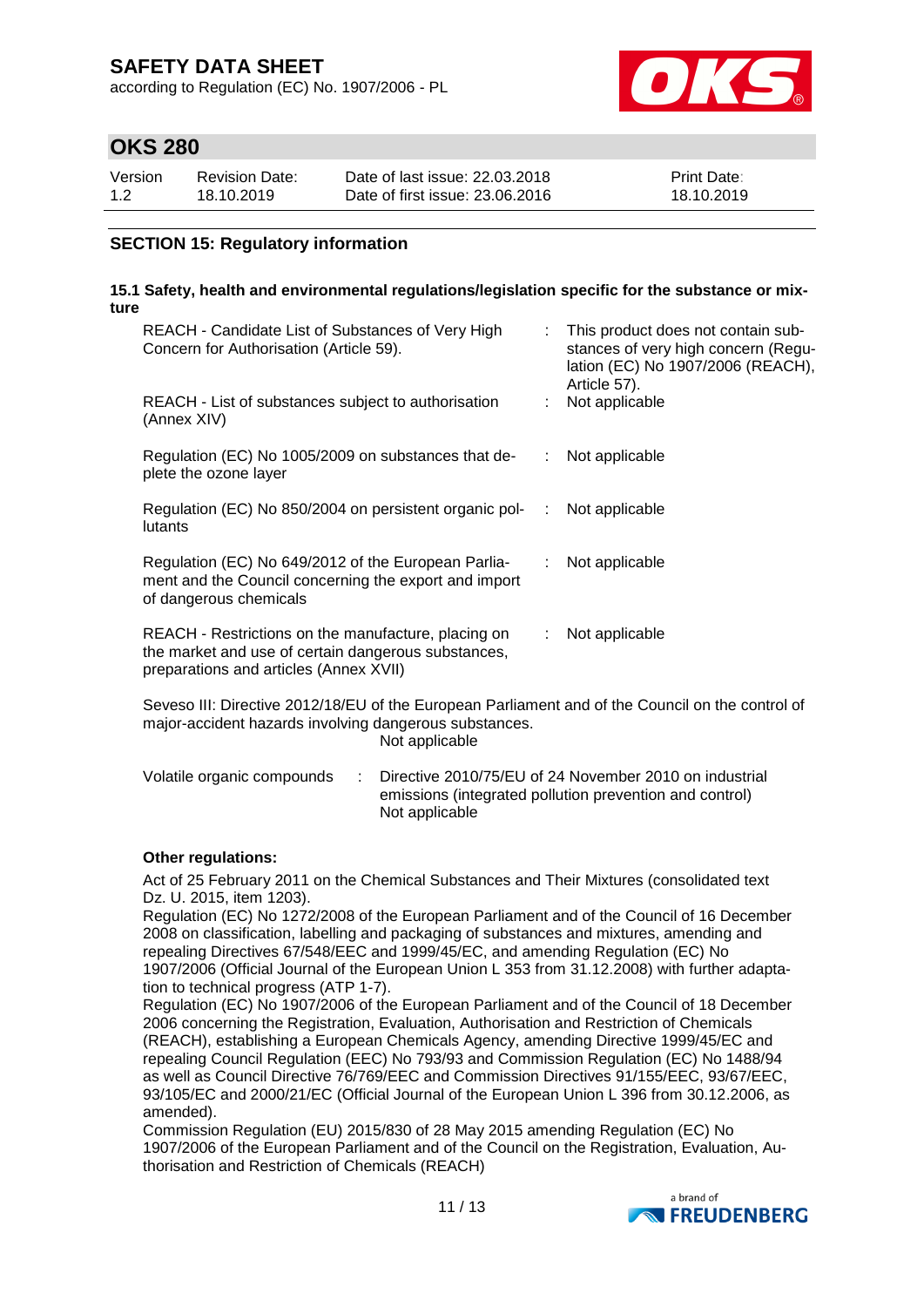according to Regulation (EC) No. 1907/2006 - PL



## **OKS 280**

| Version | Revision Date: | Date of last issue: 22,03,2018  | <b>Print Date:</b> |
|---------|----------------|---------------------------------|--------------------|
| 1.2     | 18.10.2019     | Date of first issue: 23,06,2016 | 18.10.2019         |

Ordinance of the Minister of Health of 10 August 2012 concerning the criteria and procedure of classification of chemical substances and their mixtures (consolidated text Dz. U. of 2015., pos. 208).

Ordinance of the Minister of Economy, Labour and Social Policy of 21st December 2005 concerning the basic requirements for personal protective equipment (Dz. U. Nr. 259, item 2173). Ordinance of the Minister of Labour and Social Policy of 12 June 2018 concerning the highest allowable concentrations and levels of the agents harmful for health in the workplace (OJ 2018 pos 1286)

Ordinance of the Minister of Health of 2nd February 2011 concerning tests and measurement of agents harmful for health in the workplace (Dz. U. Nr. 33, item 166).

Ordinance of the Minister of Health of 30th December 2004 on the health and safety of workers related to chemical agents at work (Dz. U. from 2005, Nr. 11, item 86, as amended).

Act of 14 December 2012. on Waste (Journal of Laws of 2013. pos. 21, as amended). Act of 13 June 2013. On packaging and packaging waste Journal. U. of 2013. Item. 888, as amended).

Ordinance of the Minister of Environment of 9th December 2014 on Waste Catalog (Dz. U. 2014 item 1923).

Ordinance of the Minister of Environment on the requirements for carrying out the process of thermal treatment of waste and how to deal with waste produced in the process. (Dz. U. of 2016., Pos. 108)

Act of 19 August 2011 on transport of dangerous goods (Dz. U. Nr. 227, item 1367, as amended).

Government Statement of 26 July 2005 on enforcing of changes Annexes A and B of European Agreement concerning international transport of dangerous goods by road (ADR) (Dz. U. Nr. 178, item 1481, as amended).

Ordinance of the Minister of Health of 20th April 2012 concerning labeling of containers of dangerous substances and dangerous mixtures and some mixtures ((consolidated text) Dz. U. z 2015 nr. 0 poz. 450).

Ordinance of the Minister of Health of 11th June 2012 concerning categories of dangerous substances and dangerous mixtures for which containers must be fitted with child-resistant fastenings and a tactile warning of danger (Dz. U. from 2012, item 688 as amended).

### **15.2 Chemical safety assessment**

This information is not available.

## **SECTION 16: Other information**

### **Full text of other abbreviations**

ADN - European Agreement concerning the International Carriage of Dangerous Goods by Inland Waterways; ADR - European Agreement concerning the International Carriage of Dangerous Goods by Road; AICS - Australian Inventory of Chemical Substances; ASTM - American Society for the Testing of Materials; bw - Body weight; CLP - Classification Labelling Packaging Regulation; Regulation (EC) No 1272/2008; CMR - Carcinogen, Mutagen or Reproductive Toxicant; DIN - Standard of the German Institute for Standardisation; DSL - Domestic Substances List (Canada); ECHA - European Chemicals Agency; EC-Number - European Community number; ECx - Concentration associated with x% response; ELx - Loading rate associated with x% response; EmS - Emergency Schedule; ENCS - Existing and New Chemical Substances (Japan); ErCx - Concentration associated with x% growth rate response; GHS - Globally Harmonized System; GLP - Good Laboratory Practice; IARC - International Agency for Research on Cancer; IATA - In-